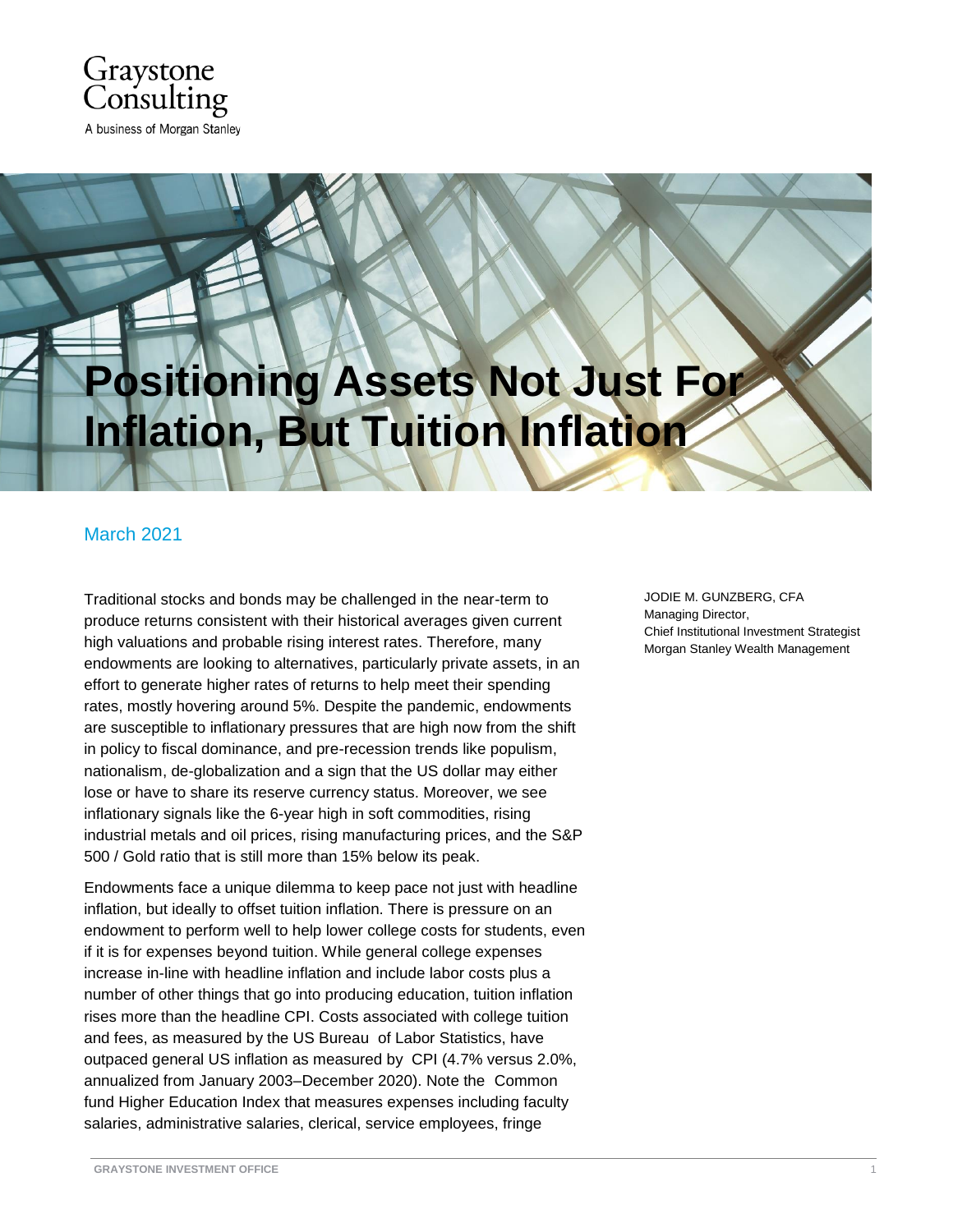

benefits, miscellaneous services, supplies and materials, and utilities increased at an annualized rate of 2.8% (January 2003–December 2020,) slightly higher than the 2.0% measured by CPI





Source Morgan Stanley WM Global Investment Office. Data from Bloomberg, Commonfund Institute. Indices are unmanaged and not available for direct investment.

The tuition inflation spread above general inflation can be explained by the typically inverse relationship between tuition increases and funding by appropriations and endowments that may be driven by investment performance. It's possible, as shown by the S&P Target Tuition Inflation Index in Exhibit 1, for college tuition and fees inflation to be hedged over the long-term using a mix of short stocks, long corporate bonds, and cash – in addition to US Treasury Inflation-Protected Securities. The S&P Target Tuition Inflation Index annualized return from January 2003–December 2020 was 6.5% versus 8.3% for a hypothetical index of 60% S&P 500 / 40% Bloomberg Barclays US Aggregate Bond Index, though the S&P Target Tuition Inflation Index had less severe drawdowns through the global financial crisis and pandemic.

However, some endowments may not be able to take the risk needed for the required return in the short-term so may be forced to drawdown more than their stated spending rates. According to the 2019 NACUBO-TIAA Study of Endowments® (NTSE), the endowment size is critical in understanding risk, mainly from equity exposure. For example, NTSE reported endowments over \$1B had 11.2% in US equities, while endowments with \$25–50M had 37.8% and those with \$25M or less had 45.7% in US equities. So while smaller endowments may be less likely to provide major sources of revenue, they are most exposed to the equity market volatility where private assets might help, but if the size is too small then hedging with liquid assets may help in a downturn.

On a dollar-weighted basis, NTSE stated 19.1% of assets were allocated to marketable alternatives on average but certain plans allocate far more. For large endowments with high risk tolerance and a goal of generating alpha, liquid bonds may not offer the right potential upside, or, even worse, present big downside risk from rapidly rising interest rates or a credit crisis. In lieu of bonds in the hypothetical 60/40 index, endowments may allocate to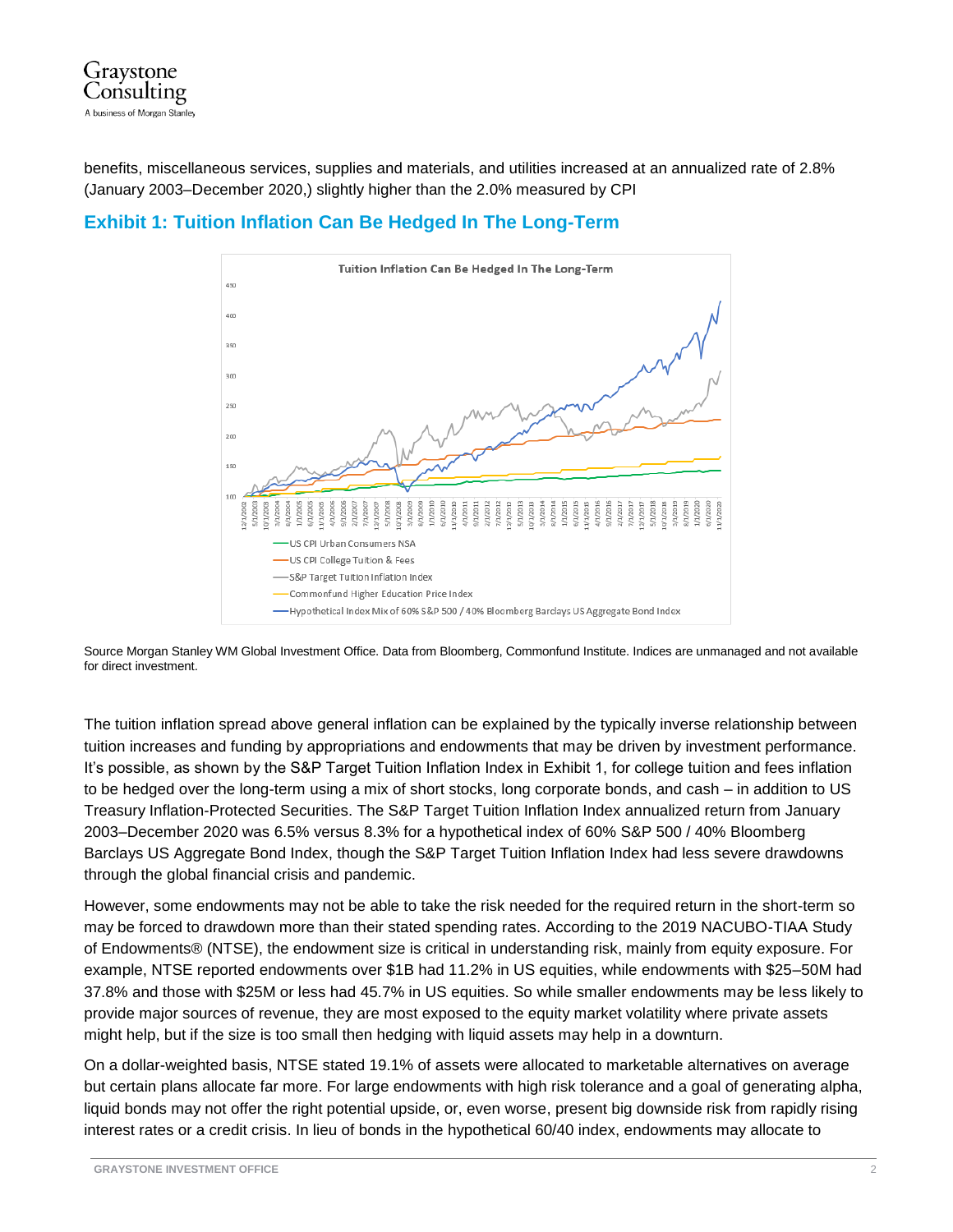

private assets. While the risk appetite is not high for all, it is not uncommon to see 40%–50% dedicated to alternatives, though certain risks need to be considered if direct investments are made in commodities where there's physical inventory and transportation risk, or in real estate where unusable tax advantages may be wasted.

Especially now, when risk is high from stocks and bonds, it makes sense for appropriate investors to consider private assets for diversification, mitigating overall portfolio risk, income and needs. Specifically, private equity and private credit provide a potential premium to their public counterparts, but in the environment with strong inflationary pressure, private real assets, including commodities, real estate and infrastructure, are important for hedging inflation while hedged strategies may provide extra diversification. In allocating these private assets, leverage often drives risk and return characteristics, so mixing core and value-add/opportunistic assets can help clients reach their optimal portfolio commensurate with their risk profile.